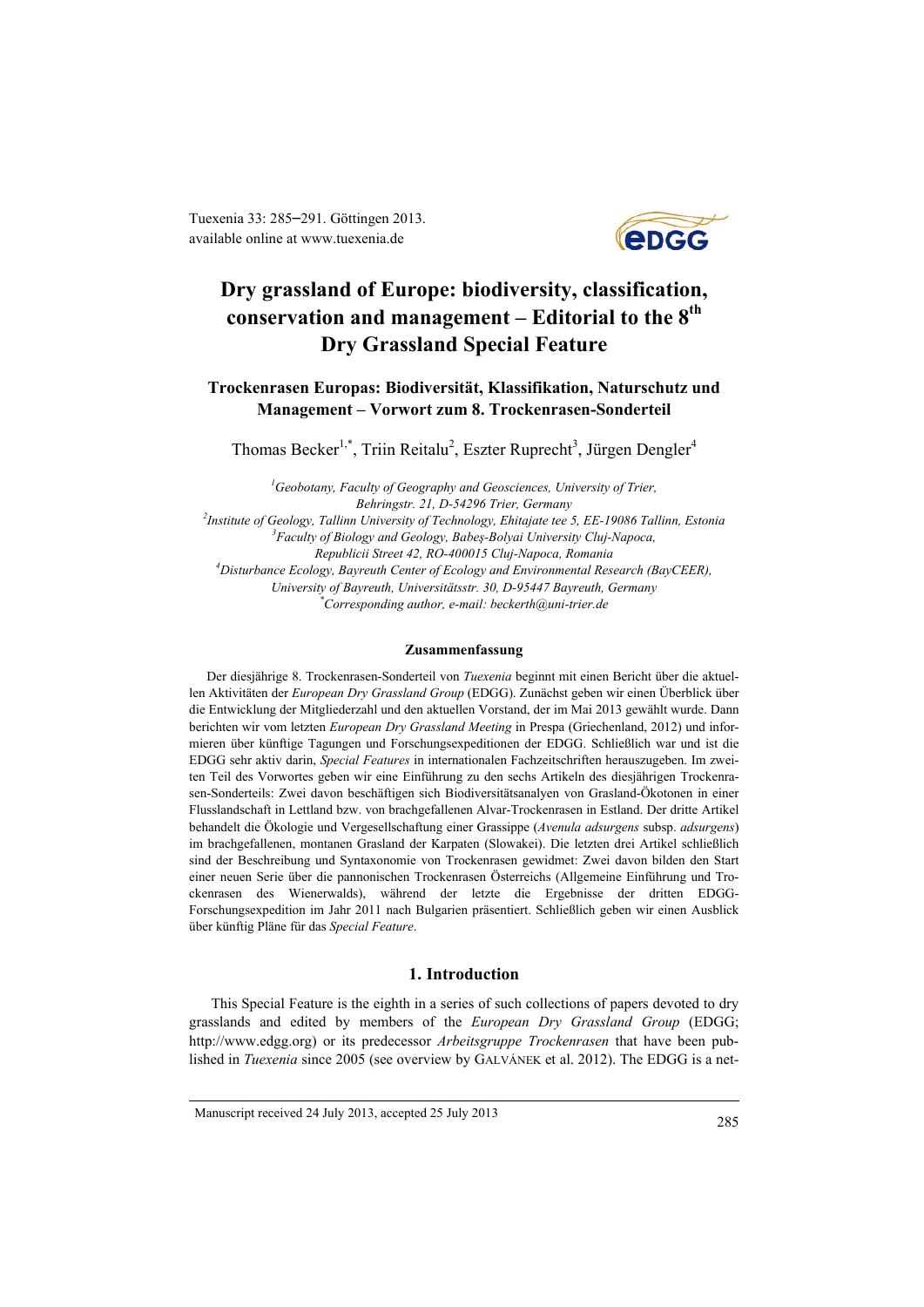work of researchers and conservationists, both botanists and zoologists, dealing with Palaearctic dry grasslands and steppes and became a Working Group of the *International Association for Vegetation Science* (IAVS; [http://www.iavs.org\)](http://www.iavs.org/) in 2009 (for detailed background, see VRAHNAKIS et al. 2013a). With this Editorial we want to give an up-to-date overview of the EDGG and its activities and introduce the contributions included in the present Special Feature.

## **2. News from the European Dry Grassland Group (EDGG)**

#### **2.1 Members and organisation of the EDGG**

Since the last report in *Tuexenia* (GALVÁNEK et al. 2012), the steady growth of the EDGG has continued to reach a new total of 949 members from 58 countries (as of 15 July 2013), including an increasing number from continents other than Europe. At the IAVS Symposium in Mokpo, South Korea, in 2012, the EDGG bylaws have been formally approved so that the EDGG has now access to financial support granted by IAVS to its working groups. In May 2013 the elections to the EDGG Executive Committee for the period 2013–2015 took place, resulting in a re-election of the previous officers (see detailed list under [http://www.edgg.org\)](http://www.edgg.org/). The regional EDGG subgroup for Germany, the *AG Trockenrasen*, recently installed a new team of contact persons, Thomas Becker [\(beckerth@uni](mailto:beckerth@uni-trier.de)[trier.de\)](mailto:beckerth@uni-trier.de) and Ute Jandt [\(ute.jandt@botanik.uni-halle.de\)](mailto:ute.jandt@botanik.uni-halle.de), while the governance of all other subgroups remained unchanged.

## **2.2 European Dry Grassland Meetings and other EDGG events**

The 9<sup>th</sup> European Dry Grassland Meeting took place in Prespa, NW Greece, 19–23 May 2012, upon invitation of Michael Vrahnakis and jointly organised with the Hellenic Range and Pasture Society. More than 120 scientists from various countries participated (Fig. 1) and presented 22 talks and 101 posters. In addition to an interesting scientific programme, the participants could enjoy three excursions to the varied dry grassland habitats of the surrounding mountains and a grassland party with folk music, folk dance and local food. Meanwhile, a selection of conference contributions has been published as proceedings (VRAHNAKIS et al. 2013b).

The 10<sup>th</sup> European Dry Grassland Meeting took place in Zamość, Poland, only recently (24–31 May 2013) and will therefore be presented in detail in the Special Feature of 2014. The forthcoming EDGG events are (detailed information available a[t http://www.edgg.org\)](http://www.edgg.org/):

- $6<sup>th</sup>$  EDGG Research Expedition to the Altai Mts., Russia, 21 July 1 August 2013
- Conference "Concepts for modern management of xeric grasslands between nature conservation and agriculture" (co-organised by EDGG), Criewen Castle, Schwedt (Oder), Germany, 26–27 September 2013
- Open Landscapes 2013 Conference (co-organised by EDGG), Hildesheim, Germany, 29 September – 3 October 2013
- $11<sup>th</sup>$  European Dry Grassland Meeting, Tula, Russia, 5–9 June (+ excursion 10–15 June) 2014
- $7<sup>th</sup>$  EDGG Research Expedition to Northern Spain, summer 2014
- $12<sup>th</sup>$  European Dry Grassland Meeting, Mainz, Germany, summer 2015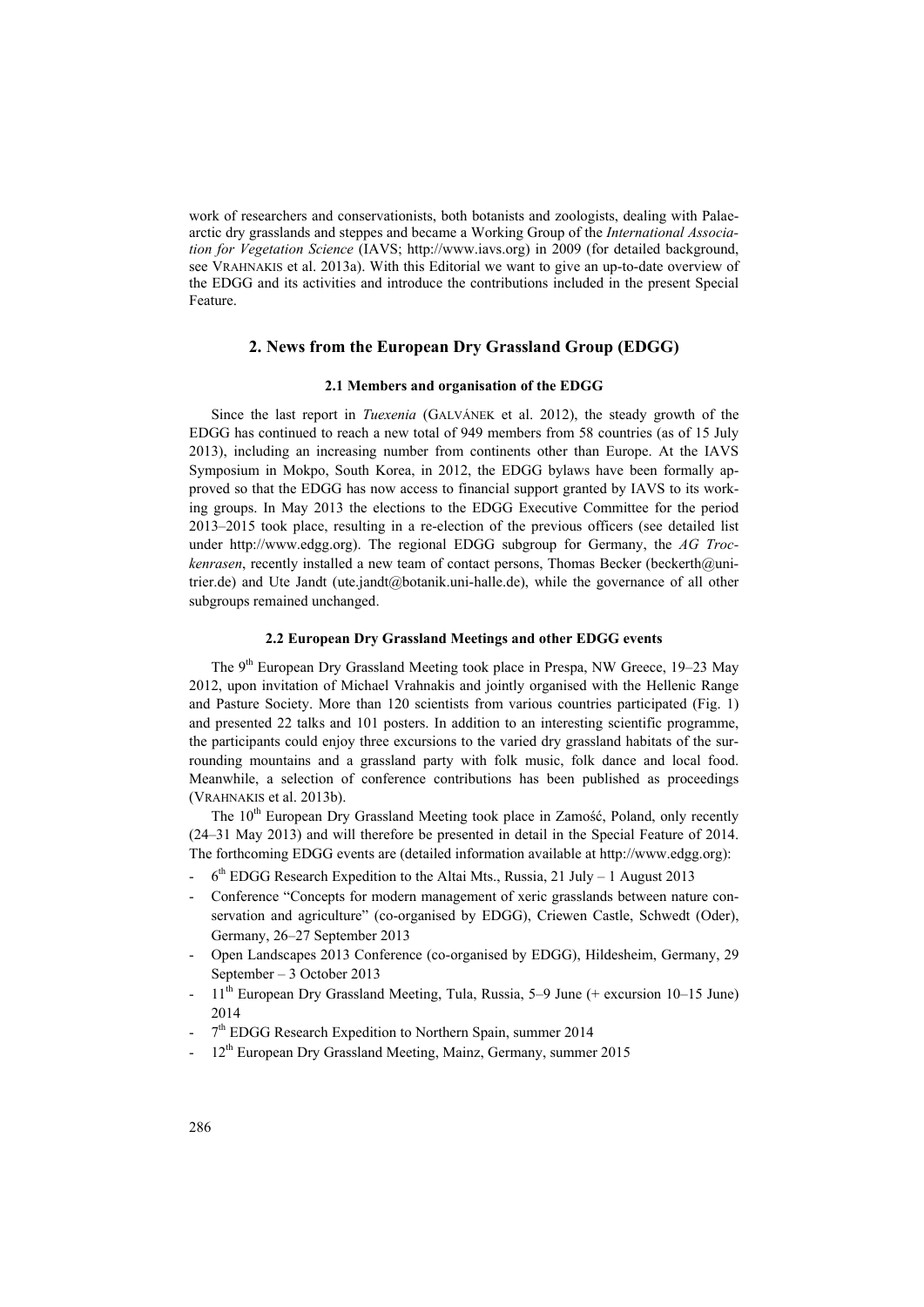

Fig. 1. Participants of the 9<sup>th</sup> European Dry Grassland Meeting 2012 in Prespa (Greece) (Photo: Y. Kazoglou).

**Abb. 1.** Teilnehmer des 9. European Dry Grassland Meeting 2012 in Prespa (Griechenland) (Foto: Y. Kazoglou).

#### **2.3 Publication activities of the EDGG**

In addition to its homepage [\(http://www.edgg.org\)](http://www.edgg.org/), EDGG publishes its own electronic journal, the *Bulletin of the European Dry Grassland Group*, which appears four times a year. It is a full-colour open access journal, which is freely available from [http://www.edgg.org/](http://www.edgg.org/publications.htm)  [publications.htm](http://www.edgg.org/publications.htm) and from the server of the German National Library. It mainly contains reports from EDGG activities and announcements of EDGG members as well as overviews and reviews of new dry grassland-related conferences and publications. However, the option for regular scientific articles (original articles, reports, forum contributions and reviews) has recently been strengthened.

A particularly strong point of the EDGG is to organise Special Features/Issues in national and international journals. In the past EDGG has not only edited seven collections of papers on dry grasslands in *Tuexenia*, but also three in other journals: *Kieler Notizen zur Pflanzenkunde in Schleswig-Holstein und Hamburg* (2004), *Arbeiten aus dem Institut für Landschaftsökologie in Münster* (2006) and *Plant Biosystems* (JANIŠOVÁ et al. 2011). In addition to the *Tuexenia* Special Feature at hand, four other Special Issues/Features are presently in preparation. The first one in *Applied Vegetation Science*, a joint Virtual Special Feature (VSF) with the *European Vegetation Survey* (EVS; [http://euroveg.org/\)](http://euroveg.org/), will present modern large-scale classifications of various grassland types (not only dry grasslands) in various parts of Europe as a major contribution towards a consistent classification scheme at continental scale. This VSF has just been opened with an editorial (DENGLER et al. 2013) and a comprehensive study of all saline grasslands in Southeast Europe (ELIAŠ et al. 2013). Sec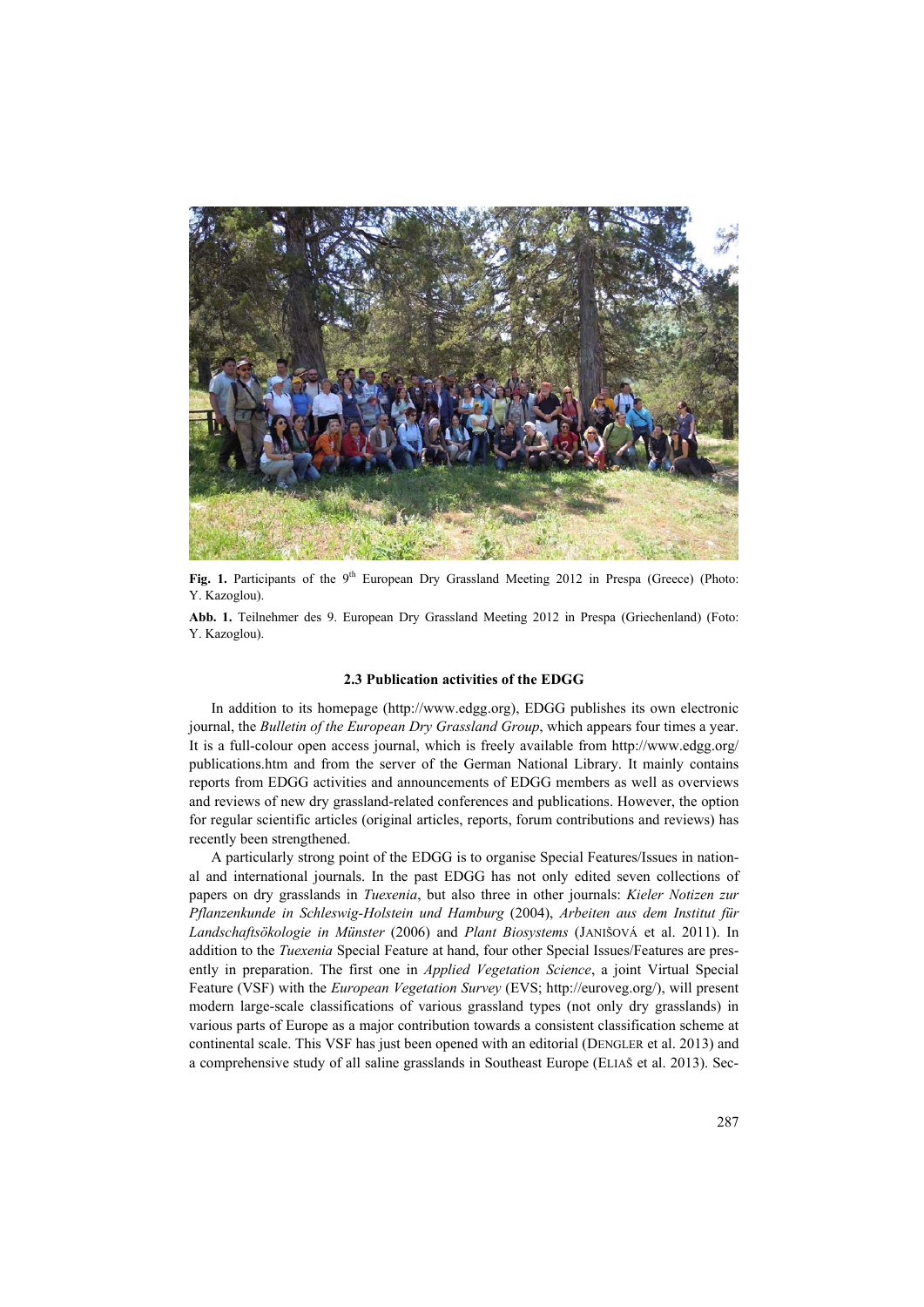ondly, a Special Issue of *Biodiversity and Conservation* has recently been completed (HABEL et al. in press a), and the print version will probably become available in autumn 2013. It comprises 16 case studies of plant, fungal and animal diversity at different organisational levels – from genetic diversity to landscape diversity – plus a forum contribution that asks how conservation practice could better benefit from basic and applied biodiversity research (HABEL et al. in press b). Another Special Issue on more fundamental questions of plant diversity patterns in Palaearctic grasslands is in preparation for *Agriculture, Ecosystems and Environment*, where first articles have appeared online first (e.g. REITALU et al. in press, ZEITER et al. in press). Finally, the second 2013 issue of the Slovenian journal *Hacquetia* will be an EDGG-edited Special Issue devoted to Mediterranean and sub-Mediterranean dry grasslands.

#### **2.4 Other EDGG activities during the last year**

Thanks to financial support from IAVS, EDGG was able to provide fellowships to two young scientists from Eastern Europe, Anna Kuzemko from Ukraine and Kiril Vassilev from Bulgaria, which allowed them to stay in the group of EDGG chair Jürgen Dengler for several weeks. They took the opportunity to work jointly on the preparation and analysis of the data from the second and third EDGG Research Expedition, resulting in two publications: PEDASHENKO et al. (2013) in this issue and a similar paper by A. Kuzemko et al., which is in preparation.

The EDGG and its regional subgroups are also active regarding the establishment of national and supranational databases of grassland relevés, mostly stipulated by planned classification studies for the VSF of *Applied Vegetation Science*, but sometimes also in connection with other analyses (see VRAHNAKIS et al. 2013b). In July 2013 the EDGG made an agreement with the Braun-Blanquet project of the EVS [\(http://euroveg.org/projects\)](http://euroveg.org/projects) and the BiodivERsA project SIGNAL [\(http://www.bayceer.uni-bayreuth.de/signal/\)](http://www.bayceer.uni-bayreuth.de/signal/) to establish a comprehensive *European Grassland Archive* (EGA) fed by national and regional databases from all over Europe (contact: J.D.). The EGA Consortium envisages the first pan-European analyses (classifications, parameterisation of syntaxa, biodiversity patterns) with a preliminary dataset becoming possible in early 2014. Also, the plan of a comprehensive national dry grassland database for Germany, which originally gave rise to the *AG Trockenrasen* (DENGLER & JANDT 2005), is being reconsidered (JANDT et al. 2013), but needs much additional input beyond the three current promoters to become truly productive.

#### **3. Introduction to the present Special Feature**

The six articles presented within this Special Feature were written by 29 authors from eight European countries: Austria (9 authors), Bulgaria (6), Estonia (4), Latvia (3), Slovakia (3), Germany (2), Czech Republic (1) and Switzerland (1). In addition to the broad geographical range of authors, the six articles also cover a broad range of study regions and topics. Two articles are analysing biodiversity patterns in grasslands of the Baltic countries (KASARI et al. 2013, RŪSIŅA et al. 2013), one studies the ecology of a grassland species in Carpathian grasslands (JANIŠOVÁ et al. 2013), and the final three are dealing with the syntaxonomy of dry grasslands in Central and Southeast Europe (PEDASHENKO et al. 2013, WILLNER et al. 2013a, b).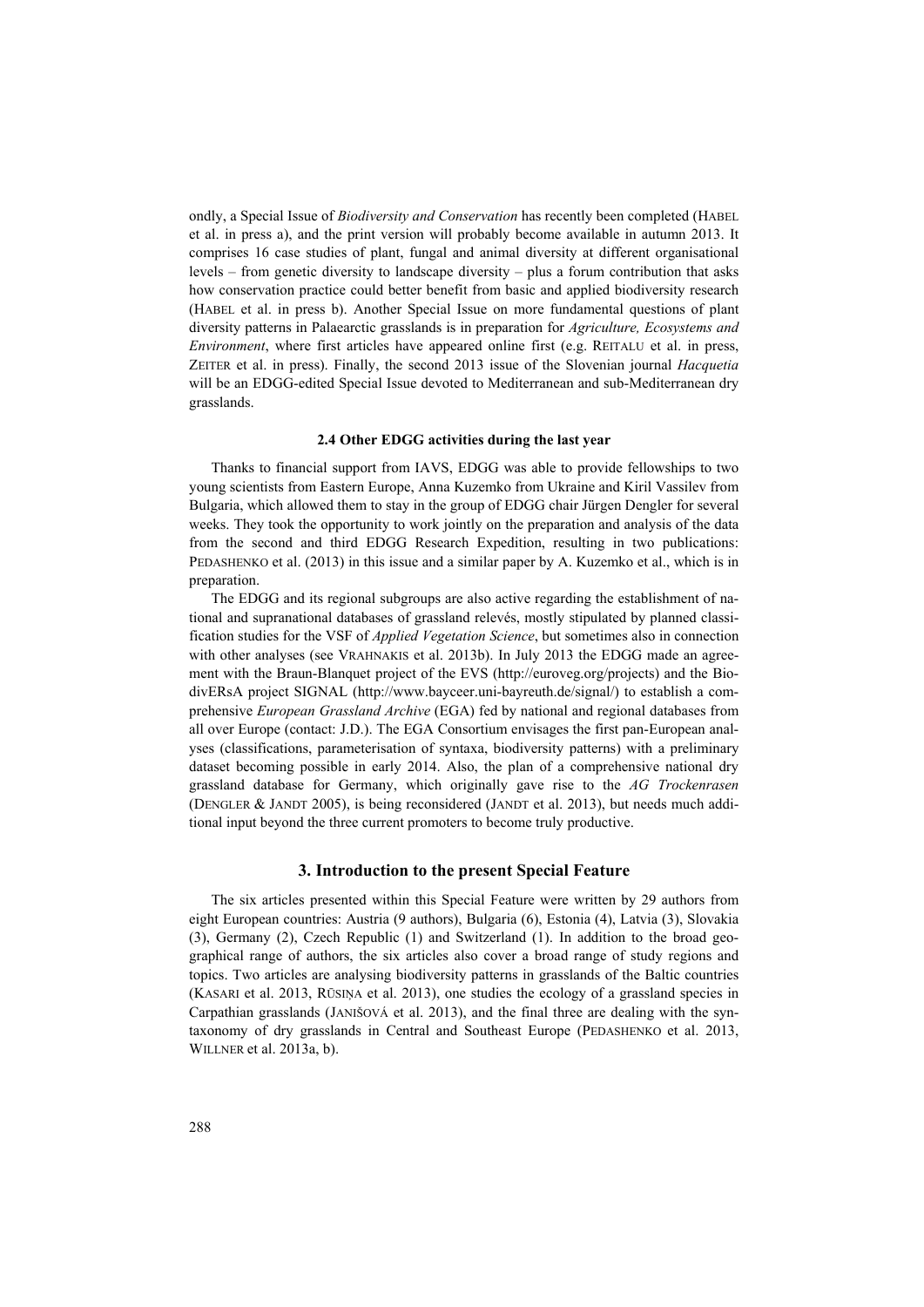KASARI et al. (2013) analysed how moderate shrub encroachment influences small-scale diversity and species composition in alvar grasslands of Estonia. While previous studies had shown that shrub cover of more than 70% rapidly decreases alvar grassland species richness (REJMÁNEK & ROSÉN 1992), little was known about the effects of low shrub cover (up to 30%) on environmental conditions and species richness in alvar grasslands. KASARI et al.'s (2013) detailed field study in 33 grassland stands on the islands of Saaremaa and Muhu found that total species richness and even more so individual species groups are indeed affected by a low shrub cover in this rare and species-rich type of calcareous grassland.

RŪSIŅA et al. (2013) studied different diversity components ( $\alpha$ ,  $\beta$  and  $\gamma$  diversity) in transitional areas between dry and wet grasslands in riverine landscapes in Latvia. Their study is especially interesting because transitions between structurally similar communities (e.g. grassland-grassland) have so far mostly been studied on large scale using unconnected plots (e.g. BECKER et al. 2012) but seldom on small scale using connected plots. RŪSIŅA et al. (2013) emphasise the importance of management for the ecotonal processes and suggest that destroying transitional areas between dry and wet grasslands by levelling the ground or by abandonment of management practices will decrease habitat heterogeneity and negatively affect the biodiversity of riverine landscapes.

The paper by JANIŠOVÁ et al. (2013) deals with the phytosociological affiliation, habitat preferences, ecological requirements and clonal behaviour of *Avenula adsurgens* subsp. *adsurgens* in Central Slovakia. This taxonomically difficult grass taxon inhabits dry and warm habitats in the colline to montane belt with the preference of south-facing slopes, but details of its ecology and coenology were unknown. That is why JANIŠOVÁ et al.'s (2013) work fills a gap of knowledge about an often dominant grass of wide distribution in Central and South Eastern Europe.

The contributions by WILLNER et al. (2013a, 2013b) are intended to be the start of a series of papers, which in the end should lead to a comprehensive syntaxonomic revision of all the grasslands in the Pannonian part of Austria. They can build on several other recent papers on xerothermic herbaceous vegetation of the Pannonian region (DÚBRAVKOVÁ et al. 2010, ŠKODOVÁ et al. 2011, WILLNER 2011). WILLNER et al.'s (2013a, 2013b) contributions nicely demonstrate that for a real advancement towards syntaxonomic systems that are ecologically meaningful and consistent, one needs both good data and knowledge at regional scale and an excellent overview of "what is going on" in other parts of Europe. WILLNER et al. (2013b), for example, demonstrate that the community type that had been referred to as *Onobrychido-Brometum* within the subatlantic *Bromion erecti* in eastern Austria, from a larger-scale perspective belongs to the subcontinental *Cirsio-Brachypodion* and thus another association.

PEDASHENKO et al. (2013) is the first publication from the third EDGG Research Expedition to NW Bulgaria in summer 2011. It is therefore a follow-up (with identical sampling design) of DENGLER et al. (2012), who analysed the data from the first EDGG Expedition 2009 to Transylvania with respect to biodiversity patterns and syntaxonomy. While the expedition in Transylvania found extraordinarily species-rich communities including some of the present world records (WILSON et al. 2012), the richness of syntaxonomically corresponding stands in NW Bulgaria was clearly lower despite the relatively high spatial proximity. Despite being based on a small dataset, the Bulgarian study is an important contribution towards consistent classification of Bulgarian grasslands resulting also in the first documentation of the *Violion caninae* from Bulgaria.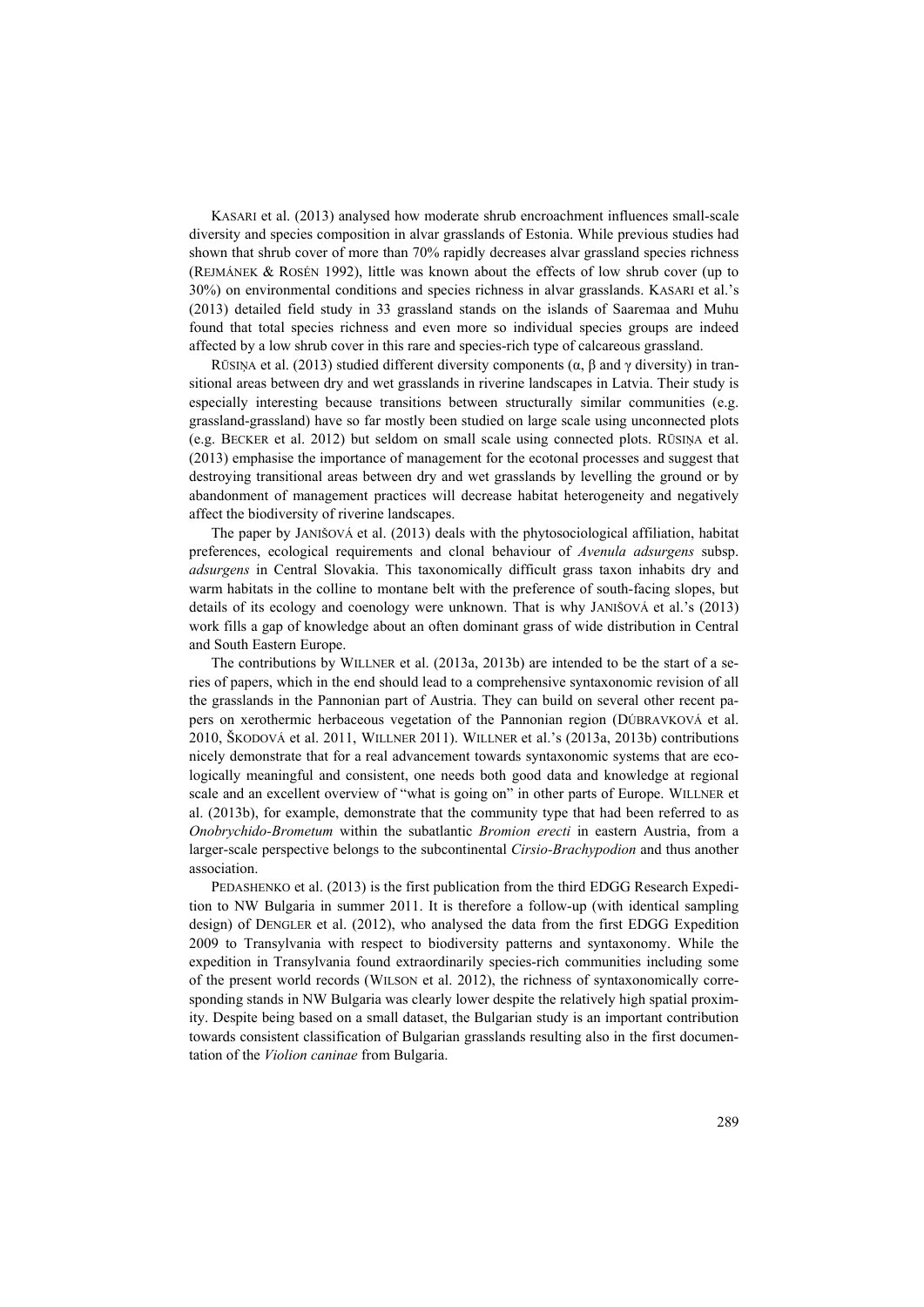## **4. Outlook**

With this issue, Jürgen Dengler, who has been the chair of the guest editors since the beginning, is handing over the responsibility to Thomas Becker, who will lead the team of guest editors in the next years and continue the successful "model" of the Special Features based on the agreement between FlorSoz and EDGG. As in previous years, submissions to the Special Features generally require a positive pre-evaluation of the abstract; only persons who published at least two articles in *Tuexenia* Dry Grassland Special Features can submit directly to T.B. In 2014 our Special Feature in *Tuexenia* will concentrate on fundamental research in European dry grasslands, while papers on conservation and management issues should be directed to a parallel Special Issue of *Hacquetia* (contact: J.D.).

#### **Acknowledgements**

We are grateful to the authors for contributing interesting articles and to our reviewers (included in the list of all reviewers after the table of contents of this Tuexenia volume) for spending much time in helping the authors to improve their manuscripts. As in previous years, Aiko Huckauf did an excellent job in fast and efficient linguistic editing, and FlorSoz supported the Special Feature financially and thus allowed young authors to publish in excellent English – many thanks. Finally, we would like to thank Hartmut Dierschke, the long-standing Chief Editor of Tuexenia, cordially for very benevolent cooperation during all the years of publishing the Dry Grassland Special Features (annually since 2005) and, at the same time, Thilo Heinken, the new Managing Editor of Tuexenia, who already coordinated most cooperation details regarding this special feature.

## **References**

- BECKER, T., SCHMIEGE, C., BERGMEIER, E., DENGLER, J. & NOWAK, B. (2012): Nutrient-poor grasslands on siliceous soil in the lower Aar valley (Middle Hesse, Germany) – neglected vegetation types in the intersection range of four classes. – Tuexenia 32: 281–318.
- DENGLER, J. & JANDT, U. (2005): Arbeitsgruppe "Trockenrasen" gegründet Bericht von der ersten Jahrestagung unter dem Motto "Trockenrasen als Biodiversitätshotspots". – Tuexenia 25: 375–378.
- DENGLER, J., BECKER, T., RUPRECHT, E., SZABÓ, A., BECKER, U., BELDEAN, M., BITA-NICOLAE, C., DOLNIK, C., GOIA, I., PEYRAT, J., SUTCLIFFE, L.M.E., TURTUREANU, P.D. & UĞURLU, E. (2012): *Festuco-Brometea* communities of the Transylvanian Plateau (Romania) – a preliminary overview on syntaxonomy, ecology, and biodiversity. – Tuexenia 32: 319–359 + 2 tables.
- DENGLER, J., BERGMEIER, E., WILLNER, W. & CHYTRÝ, M. (2013): Towards a consistent classification of European grasslands. – Appl. Veg. Sci. 16: 518–520.
- DÚBRAVKOVÁ, D., HEGEDÜŠOVÁ, K., JANIŠOVÁ, M. & ŠKODOVÁ, I. (2010): New vegetation data of dry grasslands in the Western Carpathians and the northern Pannonian Basin. – Tuexenia 30: 357–  $374 + 1$  table.
- ELIÁŠ, P. JR., SOPOTLIEVA, D., DÍTÉ, D., HÁJKOVÁ, P., APOSTOLOVA, I., SENKO, D., MELEČKOVÁ, Z. & HÁJEK, M. (2013): Vegetation diversity of salt-rich grasslands in Southeast Europe. – Appl. Veg. Sci. 16: 521–537.
- GALVÁNEK, G., BECKER, T. & DENGLER, J. (2012): Biodiversity, syntaxonomy, and management Editorial to the  $7<sup>th</sup>$  Dry Grassland Special Feature (with a bibliometrical evaluation of the series). – Tuexenia 32: 233–243.
- HABEL, J.C., DENGLER, J., JANIŠOVÁ, M., TÖRÖK, P., WELLSTEIN, C. & WIEZIK, M. (in press a): European grassland ecosystems: threatened hotspots of biodiversity. – Biodivers. Conserv. DOI: 10.1007/s10531-013-0537-x.
- HABEL, J.C., GOSSNER, M.M., MEYER, S., EGGERMONT, H., LENS, L., DENGLER, J. & WEISSER, W.W. (in press b): Mind the gaps when using science to address conservation concerns. – Biodivers. Conserv. DOI: 10.1007/s10153-013-0536.y.